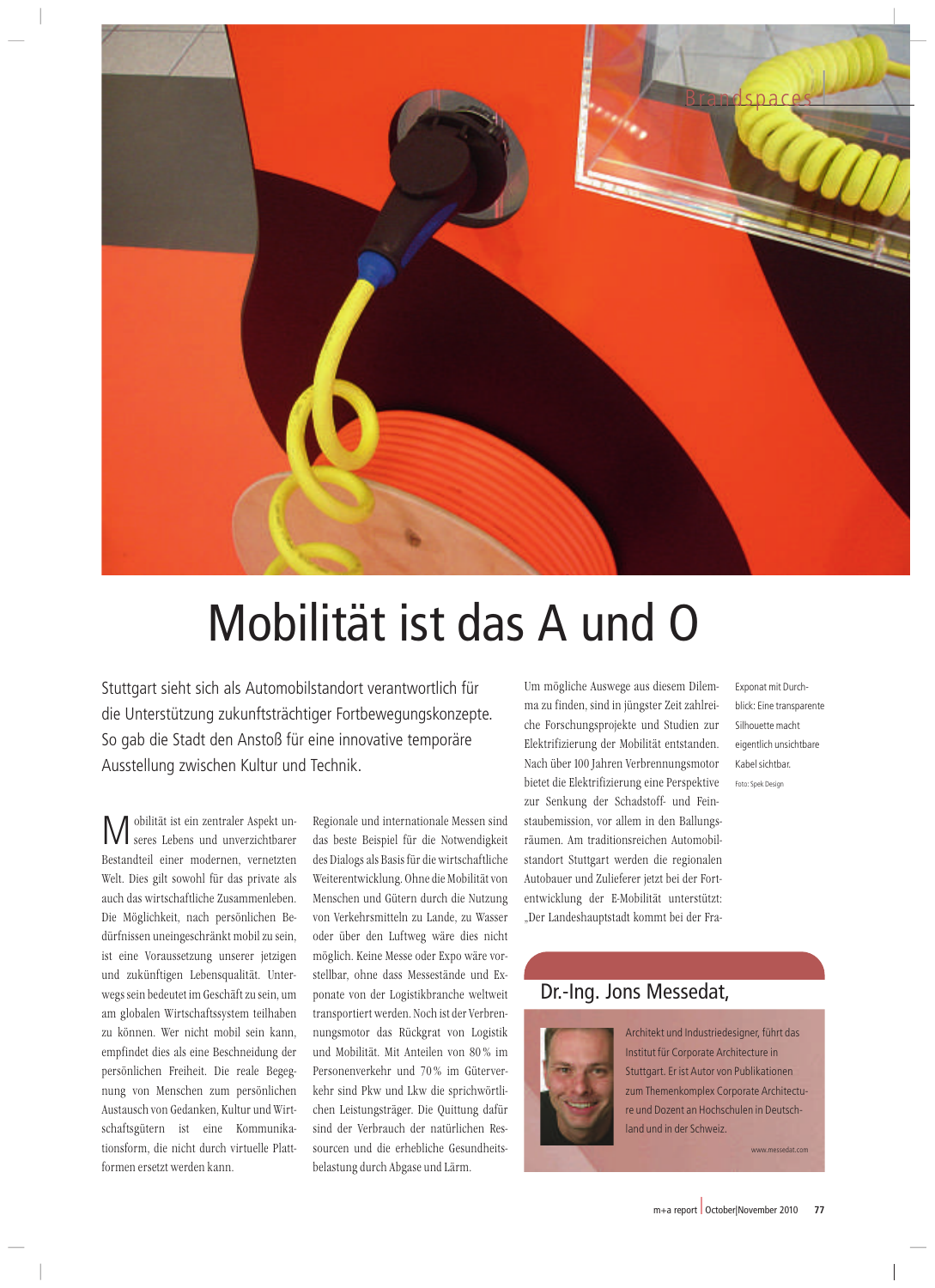#### Brandspaces |



Bosch zeigt eine Zeitreise zur Elektrifizierung der Mobilität. Foto: Messedat

 wie wir uns künftig fortbewegen, eine r uns künftig fortbewegen, eine<br>Verantwortung zu", so Stuttie wir uns künftig fortbewegen, eine<br>dere Verantwortung zu", so Stutt-Oberbürgermeister Wolfgang Schusge, wie wir uns kunftig fortbewegen, eine<br>sondere Verantwortung zu", so Stutt-<br>ts Oberbürgermeister Wolfgang Schus-<br>anlässlich der Eröffnung des temporär besondere Verantwortung zu", so Stutt-Verantwortung zu", so Stutt-<br>bürgermeister Wolfgang Schus-<br>ch der Eröffnung des temporär<br>Zentrums E-Mobilität in diesem garts Ob

## Zentrum E-Mobilität befindet sich mitten Ziel des Showrooms ist es Elektromobilität "erfahrbar" z u machen

s<br>Zentrum E-Mobilität befindet sich mitten<br>Stadtzentrum, unmittelbar am Rande des um E-Mobilität befindet sich mitten<br>entrum, unmittelbar am Rande des<br>für das Großprojekt Stutteart 21. Es  $\mathcal{U}^{\prime}$ s zehtrum E-woonnat bennuet sich intten<br>1 Stadtzentrum, unmittelbar am Rande des<br>1 der Zwischennutzung einer ehemali-

 Niederlassung von Mercedes-Benz, diezu ederlassung von Mercedes-Benz, die zu<br>temporären Zentrum für Kreativität ng von Mercedes-Benz, die zu<br>ren Zentrum-für-Kreativität<br>Im ersten Obergeschoss wird gen<br> Schauspiel des Stuttgarter Staatstheaters<br>Schauspiel des Stuttgarter Staatstheaters<br>Schauspiel des Stuttgarter Staatstheaters einem temporären Zentrum für Kreativität den demporaten Zentrum für Kreatvitat<br>Isgebaut wird. Im ersten Obergeschoss wird<br>Is Schauspiel des Stuttgarter Staatstheaters<br>der nächsten Saison drei Spielstätten unausgebau spiel des Stuttgarter Staatstheaters<br>Spiel des Stuttgarter Staatstheaters<br>Chsten Saison drei Spielstätten un-<br>So kann sich das kulturell interesuas o rnauspier des stuttgarter staatstrieaters<br>• nächsten Saison drei Spielstätten unten.<br>Publikum zwischen den Vorstellungen in der nächsten Saison drei Spielstätten under nachsten bason dier opfeistatten un-<br>nalten. So kann sich das kulturell interes-<br>te Publikum zwischen den Vorstellungen<br>den technischen Innovationen vertraut ternanei I. so kann sich das Kulturen interes-<br>blikum zwischen den Vorstellungen<br>technischen Innovationen vertraut<br>Im Erdgeschoss präsentieren Untersielte Fu Forschungen<br>Fechnischen Innovationen vertraut<br>Im Erdgeschoss präsentieren Unter-<br>Forschungsinstitute und andere Oriiiit geli tech rdgeschoss präsentieren Unter-<br>Erdgeschoss präsentieren Unter-<br>Schungsinstitute und andere Or-<br>auf circa 1000 m<sup>2</sup> die Möglichmacht en, Forschungsinstitute und andere Oritionen auf circa 1000 m<sup>2</sup> die Möglich-<br>und Chancen der zukünftigen Eleknehmen, Forschungsinstitute und andere Or-Institute und andere OI-<br>Institute and an andere OI-<br>Insgesamt 16 Aussteller sind bisgai. isaatonen auf chca 1 000 m- die mognen-<br>ien und Chancen der zukünftigen Elek-<br>mobilität. Insgesamt 16 Aussteller sind bis-<br>im Showroom vertreten, darunter große kenen und G und unternehmen wie Daim-<br>sigesamt 16 Aussteller sind bis-<br>oom vertreten, darunter große<br>und Unternehmen wie Daimler,her im Showroom vertreten, darunter große<br>Einrichtungen und Unternehmen wie Daim-<br>ler, Bosch, Siemens, die Stuttgarter Straßen-

.<br>bahnen AG und das Deutsche Zentrum für und Raumfahrt. Den Anstoß für diese<br>und Raumfahrt. Den Anstoß für diese Fart der Nachbarsche Zentrum für<br>Raumfahrt. Den Anstoß für diese<br>Art der Nachbarschaft von Kultur Fern auf das Beutsche Zeitt um Tur<br>Film die Nachbarschaft von Kultur<br>Technik gab die Wirtschaftsförderung ndi.<br>E e- und Kaunnar<br>ovative Art der<br>1 Technik gab<br>Stadt Stuttgart. innovative Art der Nachbarschaft von Kultur novative Art der Nachbarschaft von Kultur<br>d Technik gab die Wirtschaftsförderung<br>sehen sind Elektrofahrzeuge, vom Eund Technik gab die Wirtschaftsforderung<br>itadt Stuttgart.<br>iehen sind Elektrofahrzeuge, vom E-<br>bis zum Porsche Cavenne mit Hybridder Stadt Stuttgart.

dt Stuttgart.<br>1981 sind Elektrofahrzeuge, vom E-<br>1881 sum Porsche Cayenne mit Hybrid-<br>1892 sowie die Entwicklungen von Zu-Zu seher n sind Elektrotahrzeuge, vom E-<br>zum Porsche Cayenne mit Hybrid-<br>owie die Entwicklungen von Zu-<br>wie Ladesvsteme. Zahlstationen. Bike bis zum Porsche Cayenne mit Hybridum Porsche Cayenne mit Hybrid-<br>wie die Entwicklungen von Zu-<br>wie Ladesysteme, Zahlstationen,<br>und Materialien für den Leichtmot or, sowie die Entwicklungen von Zu-<br>rern wie Ladesysteme, Zahlstationen,<br>erien und Materialien für den Leicht-<br>Zielsetzung des Showrooms ist es. lieferern wie La desysteme, Zahlstationen,<br>Iaterialien für den Leicht-<br>3 des Showrooms ist es,<br>und Mobilitätsdienstleis-Batterien und Materialien für den Leichten und Materialien tur den Leicht-<br>ielsetzung des Showrooms ist es,<br>mobilität und Mobilitätsdienstleis-<br>"erfahrbar" zu machen. So präsenbau. Zielsetzung des Showrooms ist es,<br>tromobilität und Mobilitätsdienstleis-<br>gen "erfahrbar" zu machen. So präsen-<br>beispielsweise die Stuttgarter Lapp Elektror mobilitat und Mobilitatsdienstleis-<br>erfahrbar" zu machen. So präsen-<br>ispielsweise die Stuttgarter Lapp<br>einer der führenden Anbieter von tungen ertahrbar" zu machen. So prasenispielsweise die Stuttgarter Lapp<br>, einer der führenden Anbieter von<br>Leitungen und der Technik rund tiert beispielsweise die Stuttgarter Lapp beispielsweise die Stuttgarter Lapp<br>ppe, einer der führenden Anbieter von<br>eln, Leitungen und der Technik rund<br>Kabel. ein Exponat. das den Besu-

#### bisher vertreten bisher vertreten<br>chern die Ladeeinheit für ein Elektroauto nahebringt.<br>T Insgesamt 16 Aussteller sind

Patrick Sauter und Eberhard<br>Patrick Sauter und Eberhard ie Ladeeinheit für ein Elektroauto<br>ngt. Patrick Sauter und Eberhard<br>von Spek Design, Stuttgart, man die Ladeeinheit tur ein Elektroauto<br>bringt. Patrick Sauter und Eberhard<br>bler von Spek Design, Stuttgart, ma-<br>die oft unsichtbar verbauten Kabelnahebri ngt. Patrick Sauter und Eberhard<br>von Spek Design, Stuttgart, ma-<br>e oft unsichtbar verbauten Kabel-<br>anhand von zwei transparenten Kappler von Spe ek Design, Stuttgart, ma<br>ichtbar verbauten Kabel-<br>von zwei transparenten<br>für den Betrachter sichtche: bar. Jons Messedat<sub>Ina</sub>

# Mobility is everything

**temporary exhibition allying culture and technology.**<br> **N A** obility is a central aspect of our lives ideas, culture and goods nd technology.<br>culture and goods is a form of com-As an automotive industry location, Stuttgart feels duty-bound to support transport concepts that will take us into the future. For example, the city provided the impetus for an innovative

encounters between people to exchange M obility is a central aspect of our lives here is a central aspect of our lives<br>and an indispensable part of a mod-<br>networked world. This applies both to  $\mathbb{R}$ positity is a central aspect of our lives<br>and an indispensable part of a mod-<br>, networked world. This applies both to<br>private sphere and to business life. The **IV** and 1 an indispensable part of a mod-<br>orked world. This applies both to<br>e sphere and to business life. The<br>of unlimited mobility based on ern, netv worked world. This applies both to<br>te sphere and to business life. The<br>ty of unlimited mobility based on<br>needs is a precondition of our the private sphere and to business life. The rate sphere and to business lite. The<br>ity of unlimited mobility based on<br>al needs is a precondition of our<br>and future quality of life. Being possibi lity of unlimited mobility based on<br>al needs is a precondition of our<br>t and future quality of life. Being<br>means being in business and sharpersonal needs is a precondition of our in the global is a precondition of our<br>sent and future quality of life. Being<br>bile means being in business and shar-<br>in the global economic system. Real present an mobile means being in business and sharing in the global economic system. Real

that cannot be replaced by vir-<br>that cannot be replaced by virs, culture a<br>ication the<br>platforms. ideas, cu lture and goods is a torm of com-<br>ion that cannot be replaced by vir-<br>orms.<br>and international trade fairs are mu nication that cannot be replaced by vir-<br>l platforms.<br>gional and international trade fairs are<br>best example of the necessity for pertual platforms.

diatorms.<br>Inal and international trade fairs are<br>est example of the necessity for per-<br>dialogue as the basis for economic Regional and international trade tairs are<br>nple of the necessity for per-<br>e as the basis for economic<br>Without the mobility of peo $the$ best example of the necessity for per-<br>tal dialogue as the basis for economic<br>relopment. Without the mobility of peo-<br>and goods using modes of transport on sonal dialogue as the basis for economic I dialogue as the basis for economic<br>opment. Without the mobility of peo-<br>nd goods using modes of transport on<br>water or in the air. this would not be developr ple and goods using modes of transport on<br>land, water or in the air, this would not be<br>possible. No trade fair or exhibition is con-

without the stands and exhibits the without the stands and exhibits<br>transported worldwide by the logisrable without the stands and exhibits<br>ing transported worldwide by the logis-<br>industry. The internal-combustion enceivab the without the stands and exhibits<br>transported worldwide by the logis-<br>dustry. The internal-combustion en-<br>the backbone of logistics and mobilbei ng transported worldwide by the logis-<br>industry. The internal-combustion en-<br>e is the backbone of logistics and mobil-<br>With a share of 80 % in passenger transtics industry. The internal-combustion en-<br>is the backbone of logistics and mobil-<br>With a share of 80 % in passenger trans-<br>and 70 % in freight transport, cars and

#### Dr.-Ing. Jons Messedat,

architect and industrial designer, heads the Institut für Corporate Architecture in Stuttgart. He is the author of publications on corporate architecture and lectures at universities in Germany and Switzerland.

w.messedat.com